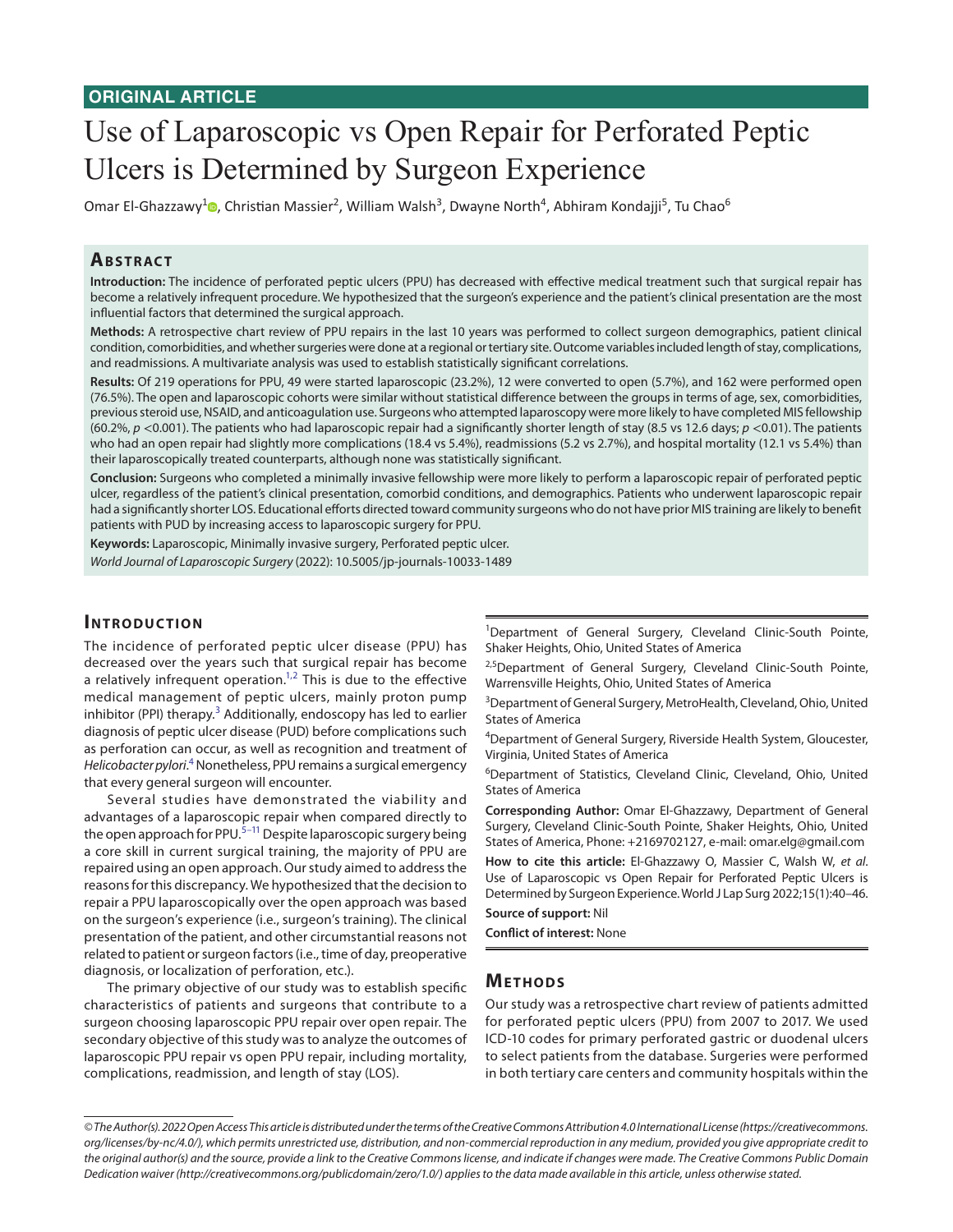hospital network. IRB approval was obtained before proceeding with the study.

Adult patients who presented with PPU and underwent surgery were divided into two groups—laparoscopic or open repair. Patients who underwent laparoscopic converted to open repair were considered laparoscopic on an intention-to-treat basis, but were included in the open group for outcome analysis. Patients with iatrogenic bowel injury or those who developed a perforated peptic ulcer during an unrelated hospital admission were excluded.

We assessed several surgeon specific factors that could influence the surgical approach chosen. This included the surgeon's level of training (residency only vs fellowship training), surgeon's graduation year, and hospital level of care (i.e., tertiary referral center vs community hospital). The level of training was determined based on the information provided in the hospital credentialing information system. MIS fellowship trained surgeons were analyzed as a subgroup of the fellowship training category.

Circumstantial factors evaluated include the time of presentation, ability to localize the perforation on imaging, and time of diagnosis. Patient factors included vital signs in the emergency department, medical comorbidities, and preoperative labs. Patients who met the criteria for sepsis or systemic inflammatory response syndrome on presentation were categorized as being septic in the statistical analysis. Outcome variables analyzed included LOS, complications, readmissions, and discharge disposition.

Laparoscopic and open surgical approaches were compared based on demographics, clinical characteristics, and lab variables by using Chi-square, Fisher's exact, and Wilcoxon rank-sum tests. Multiple logistic regressions were used to establish relevant associations and to calculate adjusted odds ratios, expressed as odds ratios, and 95% confidence intervals. The patient presentation and surgeon specific variables were analyzed on an intention to treat basis. With regard to the outcome variables, the laparoscopic surgeries that were converted to open were analyzed within the open repair group. An additional analysis was performed that excluded patients with missing laboratory values (*n*= 49). Variables included in this regression model were selected by forward stepwise regression. All tests were two-tailed and statistical significance was defined as *p* <0.05. Statistical analysis was performed with the use of R software version 4.0.0 (Vienna, Austria).

# **RESULTS**

A total of 219 observations were included (52 laparoscopic, 167 open) that underwent surgical management of ulcer disease. There were a total of 77 unique surgeons in the data set. Of these, 25 surgeons were responsible for the 52 laparoscopic repairs performed. The maximum number of PPU repairs performed by a single surgeon was 11 and the average was 2.84. The maximum number of laparoscopic repairs of PPU by a single surgeon was 5 with an average of 2.08 laparoscopic repairs.

### **Intention to Treat Data Analysis**

Surgeries that started laparoscopic but converted open were analyzed on an intention to treat basis with respect to the patient demographic and presentation data. Overall, the groups were comparable in terms of their presentation and demographics with no statistically significant factors distinguishing the laparoscopic and open repair groups. The median age of the patients undergoing laparoscopic vs open surgery was (59.9 vs

63; *p* = 0.394), NSAID use (30.8 vs 28.7%; *p* = 0.916), PPI use (21.2 vs 12.6%; *p* = 0.192), previous surgery (44.9 vs 33.7%; *p* = 0.210). Patient comorbidities such as COPD (13.5 vs 12.6%; *p*= 1.000), CHF (5.77 vs 8.38%; *p* = 0.768), CKD (3.85 vs 11%; *p* = 0.738) were also not significant in determining the surgical approach (Reference [Table 1](#page-2-0) for complete patient demographic data). In terms of the clinical presentation of the patient ([Table 2\)](#page-3-0), 36.1% of patients (*n* = 79) were deemed septic upon presentation based on SIRS criteria; however, this was not a statistically significant factor in determining the operative approach (28.8% laparoscopic vs 38.3% open;  $p = 0.281$ ). Very few patients ( $n = 9$ ) presented with hypotension and only 16 patients presented with an abnormal INR above 2—factors not found influential in choosing the type of repair (5.7 vs 10.2% open; *p* = 0.531).

A subset of factors in [Table 2](#page-2-1) were circumstantial factors relating to the case that may have an influence on the surgeon's operative choice. These factors did not relate specifically to the characteristics of the patient or surgeon and included the time of day, location of the ulcer, and preoperative imaging localization. Intraoperative ulcer sites were found 42.9% of the time in the stomach (28.8% laparoscopic, 47.3% open) and 57.1% in the duodenum (71.2% laparoscopic, 52.7% open). Of the 52 laparoscopic repairs of PPU, 37 were found to be in the duodenum which was statistically significant (71.2% laparoscopic;  $p = 0.029$ ). PPU was localized on preoperative imaging (duodenal vs stomach) in 59.4% of total cases (61.5% laparoscopic, 58.7% open); however, its relation to operative planning was not found statistically significant. The time of diagnosis was 55.3% in the daytime defined as 7 am–7 pm (61.5% laparoscopic, 53.3% open; *p* = 0.838), but this association was not statistically significant in determining the surgical approach.

Surgeon specific characteristics were also analyzed in the laparoscopic and open groups on an intention to treat basis ([Table 3](#page-3-1)). A total of 56 surgeries (25.6%) were performed by surgeons with MIS fellowship training and these surgeons were found to perform laparoscopic repair of PPU more frequently (46.2% open vs 63.8% laparoscopic; *p* ≤0.0001). The median year of residency graduation was 2006; however, the length of time the surgeon has been practicing was not found to be significantly correlated with the surgical approach. The majority of surgeries performed were by surgeons who trained at tertiary care centers rather than community hospital residencies (64.8 vs 35.2%;  $p = 0.054$ ), but training at a tertiary center alone was not correlated with surgical approach. The hospital level of care (community hospital vs tertiary care center) was relatively evenly split, with 53% of surgeries being performed at community hospitals and 47% at tertiary care centers; however, the level of care was not significant in the choice of a laparoscopic approach (33 laparoscopic repairs in community hospitals vs 20 in tertiary centers).

As there were not many factors specific to the demographics or patient presentation that were clinically significant in choosing a laparoscopic over open repair, an additional analysis was conducted that excluded patients with missing variables, namely,  $INR (n = 49)$ and hypotension  $(n = 9)$  ([Table 4](#page-3-2)). Since most patients presumably had their coagulopathy or hypotension corrected before proceeding to the operating room, these factors were deemed clinically irrelevant. A new forward stepwise regression analysis was then conducted excluding the variables INR and hypotension. The final model contained five relevant factors: BMI, comorbidities, residency type—tertiary vs community, fellowship, MIS fellowship.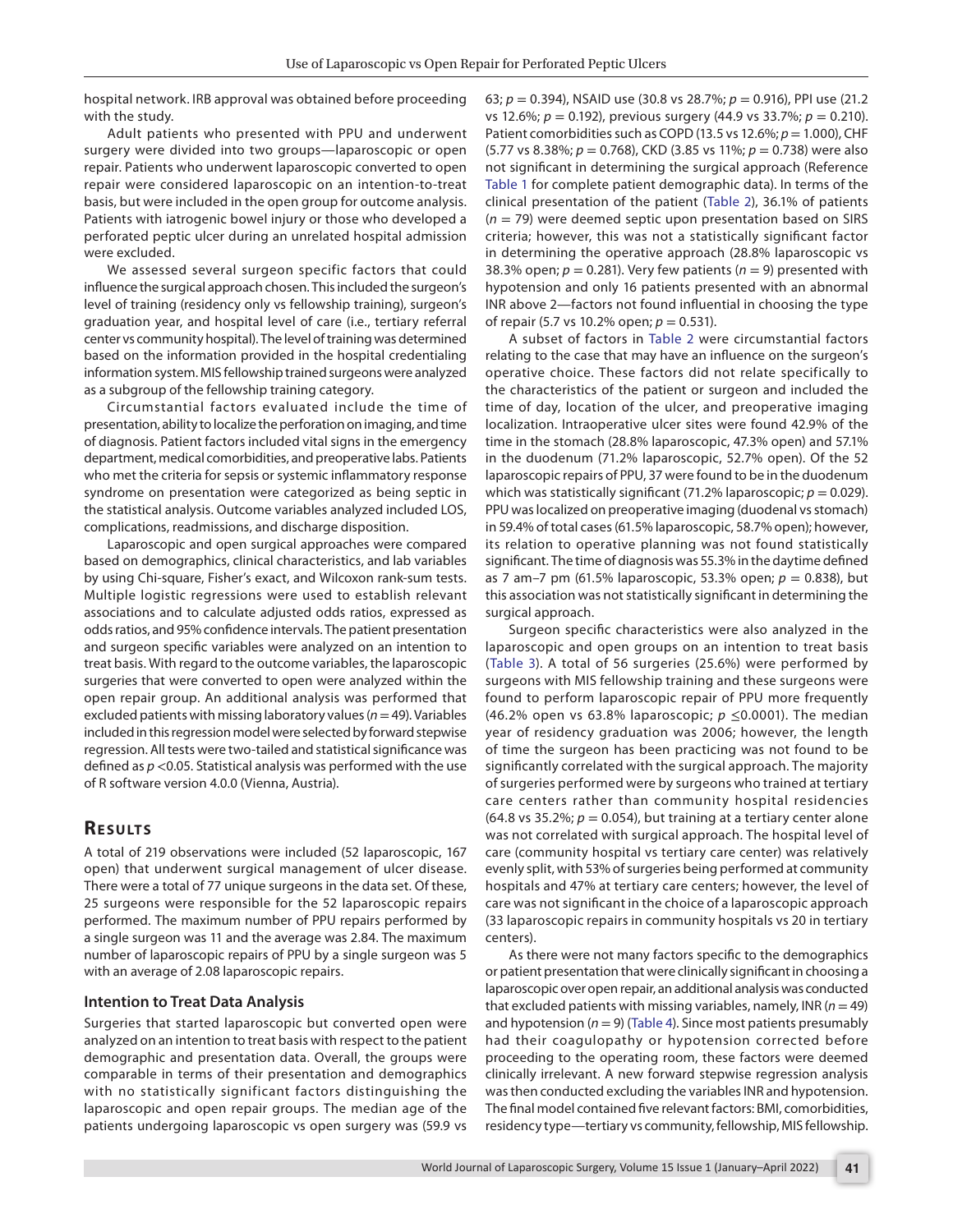#### <span id="page-2-0"></span>**Table 1:** Patient demographics

|                                     | All               | Laparoscopic      | Open              |           |  |
|-------------------------------------|-------------------|-------------------|-------------------|-----------|--|
|                                     | $N = 219$         | $N = 52$          | $N = 167$         | p overall |  |
| Sex, N (%)                          |                   |                   |                   |           |  |
| Female                              | 108 (49.3%)       | 28 (53.8%)        | 80 (47.9%)        |           |  |
| Male                                | 111 (50.7%)       | 24 (46.2%)        | 87 (52.1%)        |           |  |
| Age, median<br>(25th; 75th)         | 62.6 (53.6; 74.6) | 59.9 (53.3; 73.0) | 63.0 (54.4; 74.7) | 0.394     |  |
| <b>BMI</b> , median<br>(25th; 75th) | 26.3 (22.6; 31.2) | 26.4 (22.9; 30.7) | 26.2 (22.5; 31.3) | 0.614     |  |
| Medication use: N (%)               |                   |                   |                   |           |  |
| PPI                                 | 32 (14.6%)        | 11 (21.2%)        | 21 (12.6%)        | 0.192     |  |
| <b>NSAIDs</b>                       | 64 (29.2%)        | 16 (30.8%)        | 48 (28.7%)        | 0.916     |  |
| Immunosuppressant                   | 32 (14.6%)        | 7(13.5%)          | 25 (15.0%)        | 0.965     |  |
| Anticoagulation                     | 18 (8.22%)        | 3(5.77%)          | 15 (8.98%)        | 0.574     |  |
| Comorbidities: N (%)                |                   |                   |                   |           |  |
| COPD                                | 28 (12.8%)        | 7(13.5%)          | 21 (12.6%)        | 1.000     |  |
| <b>DM</b>                           | 35 (16.0%)        | 7(13.5%)          | 28 (16.8%)        | 0.725     |  |
| <b>HTN</b>                          | 119 (54.3%)       | 27 (51.9%)        | 92 (55.1%)        | 0.810     |  |
| <b>CHF</b>                          | 17 (7.76%)        | 3(5.77%)          | 14 (8.38%)        | 0.768     |  |
| <b>CKD</b>                          | 13 (5.94%)        | 2(3.85%)          | 11 (6.59%)        | 0.738     |  |
| Cirrhosis                           | 8(3.65%)          | $0(0.00\%)$       | 8 (4.79%)         | 0.203     |  |
| Previous H. pylori                  | 6(2.74%)          | $0(0.00\%)$       | 6(3.59%)          | 0.340     |  |
| Previous surgery, N (%)             | 77 (36.3%)        | 22 (44.9%)        | 55 (33.7%)        | 0.210     |  |

PPI, proton pump inhibitor; NSAIDs, nonsteroidal anti-inflammatory drugs; COPD, chronic obstructive pulmonary disease; DM, diabetes mellitus; HTN, hypertension; CHF, congestive heart failure; CKD, chronic kidney disease

#### <span id="page-2-1"></span>**Table 2:** Clinical presentation data

|                                      | All                  | Laparoscopic         | Open                 |           |
|--------------------------------------|----------------------|----------------------|----------------------|-----------|
|                                      | $N = 219$            | $N = 52$             | $N = 167$            | p overall |
| Hospital setting $N$ (%)             |                      |                      |                      |           |
| Community                            | 116 (53.0%)          | 33 (63.5%)           | 83 (49.7%)           | 0.115     |
| <b>Tertiary</b>                      | 104 (47.5%)          | 20 (38.5%)           | 84 (50.3%)           | 0.182     |
| <b>Vitals</b><br>Median (25th; 75th) |                      |                      |                      |           |
| Heart rate                           | 85.0<br>(74.0; 95.5) | 79.0<br>(70.0; 93.2) | 86.0<br>(75.5; 97.0) | 0.050     |
| Respiratory rate                     | 18.0<br>(18.0; 20.0) | 18.0<br>(16.0; 18.0) | 18.0<br>(18.0; 20.0) | 0.068     |
| Temperature (F)                      | 98.1<br>(97.7; 98.6) | 98.0<br>(97.7; 98.4) | 98.1<br>(97.7; 98.6) | 0.629     |
| SBP (mm Hg)                          | 127<br>(112; 140)    | 127<br>(115; 139)    | 127<br>(112; 140)    | 0.803     |
| DBP (mm Hg)                          | 70.0<br>(60.0; 79.0) | 68.0<br>(59.0; 76.2) | 71.0<br>(60.0; 80.5) | 0.299     |
| Lab values<br>Median (25th; 75th)    |                      |                      |                      |           |
| <b>WBC</b>                           | 13.2<br>(8.85; 20.6) | 13.9<br>(9.19; 25.8) | 13.1<br>(8.71; 20.1) | 0.842     |
| Hgb                                  | 12.5<br>(10.2; 14.3) | 12.9<br>(10.1; 14.3) | 12.3<br>(10.4; 14.2) | 0.946     |
| Plt                                  | 271<br>(200; 368)    | 282<br>(227; 375)    | 268<br>(194; 366)    | 0.288     |

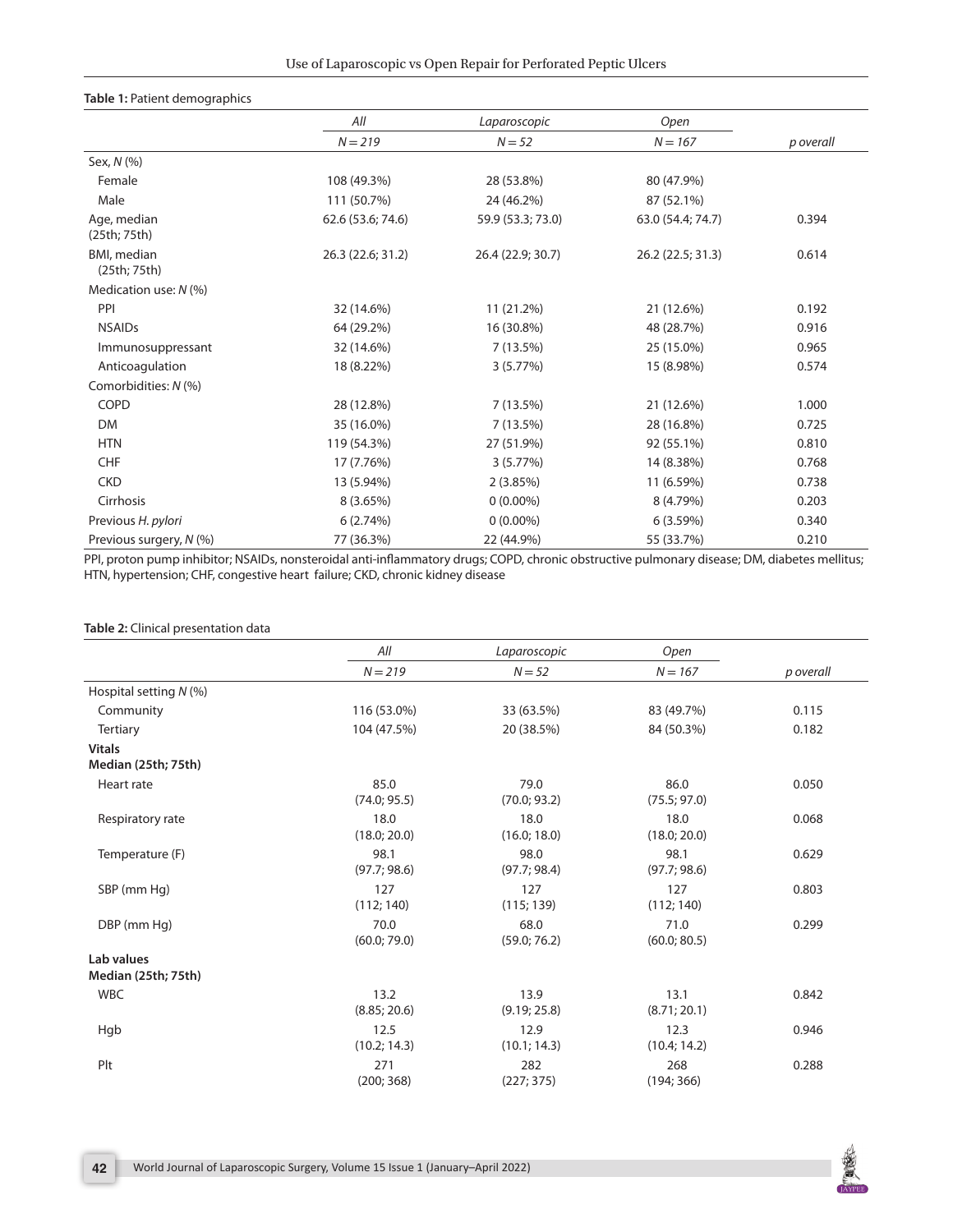<span id="page-3-0"></span>

| <sup>1</sup> Abnormal Hgb, $N$ (%)      | 48 (21.9%)  | 12 (23.1%)  | 36 (21.6%)  |       |
|-----------------------------------------|-------------|-------------|-------------|-------|
| <sup>2</sup> Hypotension, $N$ (%)       | $9(4.11\%)$ | $0(0.00\%)$ | 9(5.39%)    |       |
| $3$ Normal INR, N $(%)$                 | 156 (90.7%) | 33 (94.3%)  | 123 (89.8%) |       |
| Sepsis, N (%)                           | 79 (36.1%)  | 15 (28.8%)  | 64 (38.3%)  | 0.281 |
| Ulcer location, $N$ (%)                 |             |             |             | 0.029 |
| Stomach                                 | 94 (42.9%)  | 15 (28.8%)  | 79 (47.3%)  |       |
| Duodenum                                | 125 (57.1%) | 37 (71.2%)  | 88 (52.7%)  |       |
| Preoperative CT scan, N (%)             | 193 (88.1%) | 46 (88.5%)  | 147 (88.0%) | 1.000 |
| Image localized<br>perforation, $N$ (%) | 130 (59.4%) | 32 (61.5%)  | 98 (58.7%)  | 0.838 |
| Time of diagnosis, $N$ (%)              |             |             |             | 0.376 |
| <sup>4</sup> Daytime                    | 121 (55.3%) | 32 (61.5%)  | 89 (53.3%)  |       |
| <sup>5</sup> Nighttime                  | 98 (44.7%)  | 20 (38.5%)  | 78 (46.7%)  |       |

SBP, systolic blood pressure; DBP, diastolic blood pressure; WBC, white blood cell (x10<sup>3</sup>/µL); Hgb, hemoglobin (g/dL); Plt, platelets (x10<sup>3</sup>/µL); INR, international normalized ratio; 1, any deviation from normal range for age and sex; 2, SBP <90 mm Hg; 3, INR >2; 4, between 7 am and 7 pm; 5, 7 pm 7 am

#### <span id="page-3-1"></span>**Table 3:** Surgeon demographics

|                                 | All         | Laparoscopic | Open         |           |
|---------------------------------|-------------|--------------|--------------|-----------|
|                                 | $N = 219(%$ | $N = 52(%)$  | $N = 167(%)$ | p overall |
| Residency graduation after 2006 | 122 (55.7%) | 32 (61.5%)   | 90 (53.9%)   |           |
| Residency hospital type         |             |              |              |           |
| Community                       | 77 (35.2%)  | 12 (23.1%)   | 65 (38.9%)   |           |
| <b>Tertiary</b>                 | 142 (64.8%) | 40 (76.9%)   | 102 (61.1%)  |           |
| Fellowship                      | 133 (60.7%) | 33 (63.5%)   | 100 (59.9%)  | 0.765     |
| MIS fellowship                  | 56 (25.6%)  | 24 (46.2%)   | 32 (19.2%)   | < 0.001   |

MIS, minimally invasive surgery

#### <span id="page-3-2"></span>**Table 4:** Final stepwise regression analysis

|                                                      | $Group = "Laparoscopic"$ |               | $Group = "Laparoscopic"$ |             |                |         |
|------------------------------------------------------|--------------------------|---------------|--------------------------|-------------|----------------|---------|
| Predictors                                           | Odds ratios              | CI            | р                        | Odds ratios | CI             | р       |
| (Intercept)                                          | 0.14                     | $0.00 - 6.96$ | 0.328                    | 0.07        | $0.02 - 0.31$  | < 0.001 |
| Age                                                  | 0.99                     | $0.97 - 1.02$ | 0.481                    |             |                |         |
| Sex: Male vs Female                                  | 0.79                     | $0.37 - 1.70$ | 0.545                    |             |                |         |
| <b>BMI</b>                                           | 1.05                     | $1.00 - 1.11$ | 0.050                    | 1.05        | $1.01 - 1.10$  | 0.027   |
| PPI: Yes vs No                                       | 1.68                     | $0.64 - 4.39$ | 0.292                    |             |                |         |
| NSAID: Yes vs No                                     | 0.81                     | $0.37 - 1.77$ | 0.591                    |             |                |         |
| Immunosuppression: Yes vs No                         | 0.79                     | $0.28 - 2.29$ | 0.670                    |             |                |         |
| Anticoagulation use: Yes vs No                       | 0.77                     | $0.18 - 3.28$ | 0.726                    |             |                |         |
| Comorbidity: Yes vs No                               | 0.47                     | $0.20 - 1.13$ | 0.091                    | 0.50        | $0.24 - 1.02$  | 0.056   |
| Previous surgery: Yes vs No                          | 1.53                     | $0.69 - 3.39$ | 0.300                    |             |                |         |
| Surgeon graduation: 2006 and After vs<br>Before 2006 | 1.13                     | $0.51 - 2.54$ | 0.760                    |             |                |         |
| Residency type: Tertiary vs Community                | 2.31                     | $0.98 - 5.45$ | 0.057                    | 2.23        | $0.97 - 5.11$  | 0.058   |
| Fellowship: Yes vs No                                | 0.32                     | $0.12 - 0.86$ | 0.024                    | 0.35        | $0.14 - 0.87$  | 0.024   |
| MIS fellow: Yes vs No                                | 5.36                     | 1.99-14.42    | 0.001                    | 6.42        | $2.63 - 15.66$ | < 0.001 |
| <b>DBP</b>                                           | 1.00                     | $0.97 - 1.03$ | 0.746                    |             |                |         |
| Preoperative CT scan: Yes vs No                      | 1.61                     | $0.47 - 5.52$ | 0.448                    |             |                |         |
| Imaging localization: Yes vs No                      | 0.78                     | $0.35 - 1.71$ | 0.528                    |             |                |         |
| Hemoglobin: Normal vs Abnormal                       | 0.93                     | $0.39 - 2.21$ | 0.876                    |             |                |         |
| Septic: Yes vs No                                    | 0.68                     | $0.32 - 1.45$ | 0.314                    |             |                |         |
| Ulcer location: Duodenum vs Stomach                  | 1.45                     | $0.65 - 3.26$ | 0.368                    |             |                |         |

*(Contd...)*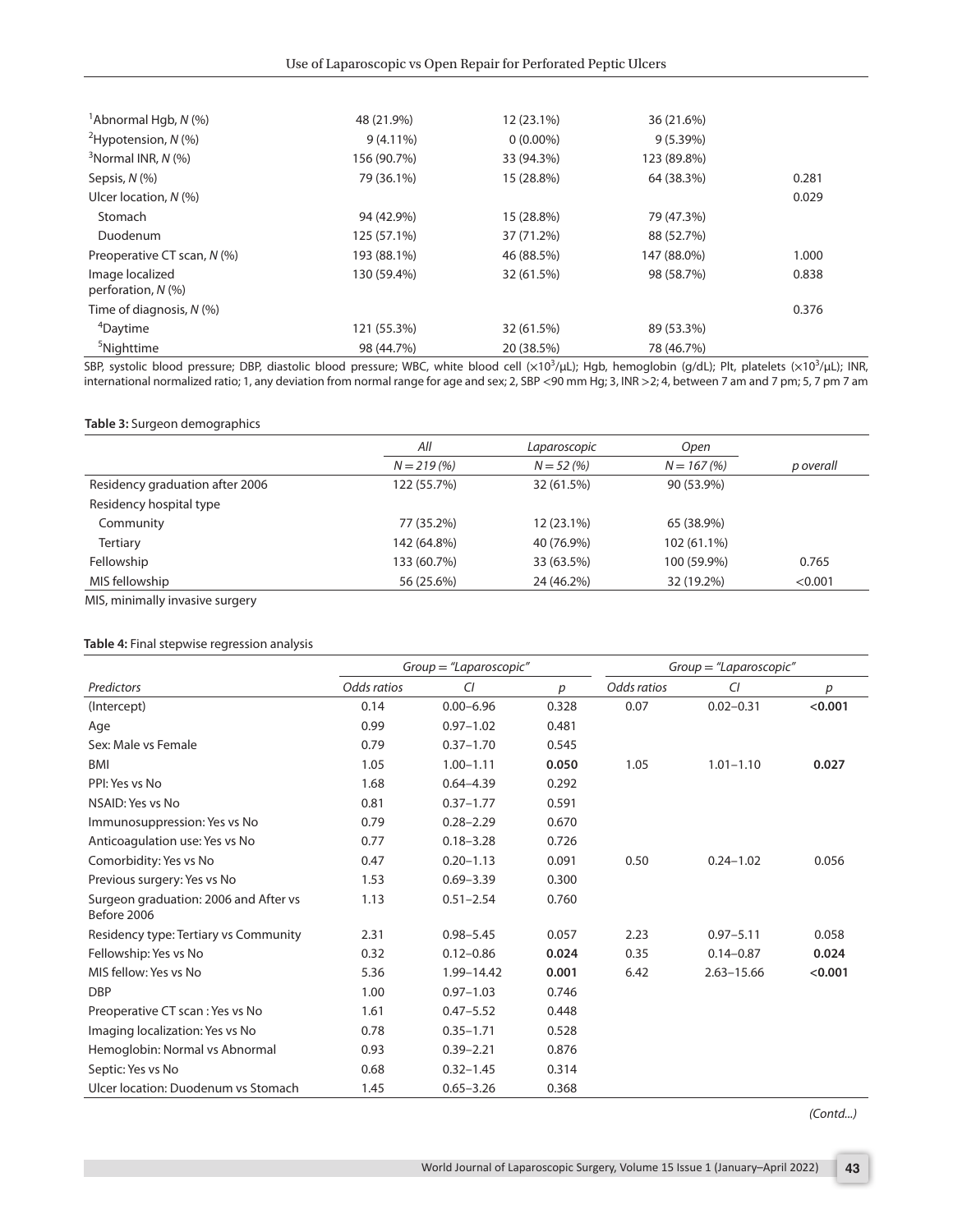| Table 4: (Contd)                 |                          |               |       |                          |       |  |  |
|----------------------------------|--------------------------|---------------|-------|--------------------------|-------|--|--|
|                                  | $Group = "Laparoscopic"$ |               |       | $Group = "Laparoscopic"$ |       |  |  |
| Predictors                       | Odds ratios              |               |       | Odds ratios              |       |  |  |
| Time visit: Nighttime vs Daytime | 0.69                     | $0.33 - 1.41$ | 0.304 |                          |       |  |  |
| Observations                     | 219                      |               |       | 219                      |       |  |  |
| Tjur's $R^2$                     |                          | 0.169         |       |                          | 0.128 |  |  |

BMI, body mass index; DBP, diastolic blood; Bold value indicate statistically significant variables

#### <span id="page-4-0"></span>**Table 5:** Outcomes after conversion to open surgery

|                         | All          | Laparoscopic | Open         |           |
|-------------------------|--------------|--------------|--------------|-----------|
|                         | $N = 219(%)$ | $N = 40(%)$  | $N = 179(%)$ | p overall |
| Length of stay (days)   | 8.00         | 6.00         | 9.00         | 0.002     |
| Median (25th; 75th)     | (6.00; 15.5) | (5.00; 10.5) | (6.00; 16.0) |           |
| Mortality               | 24 (11.0%)   | $2(5.00\%)$  | 22 (12.3%)   | 0.264     |
| Readmission             | 11 (5.02%)   | $1(2.50\%)$  | 10 (5.59%)   | 0.694     |
| Complication            | 36 (16.4%)   | $3(7.50\%)$  | 33 (18.4%)   | 0.147     |
| Leak                    | 11 (5.02%)   | $0(0.00\%)$  | 11 (6.15%)   | 0.222     |
| Intra-abdominal abscess | $9(4.11\%)$  | $1(2.50\%)$  | 8 (4.47%)    | 1.000     |
| SSI                     | 5(2.28%)     | $0(0.00\%)$  | 5(2.79%)     | 0.587     |
| DVT/PE                  | 3(1.37%)     | $0(0.00\%)$  | 3(1.68%)     | 1.000     |
| UTI                     | 12 (5.48%)   | $2(5.00\%)$  | 10 (5.59%)   | 1.000     |
| Cardiovascular          | 6(2.74%)     | $1(2.50\%)$  | 5(2.79%)     | 1.000     |
| Bleeding                | $1(0.46\%)$  | $0(0.00\%)$  | $1(0.56\%)$  | 1.000     |
| Return to OR            | 20 (9.13%)   | $3(7.50\%)$  | 17 (9.50%)   | 1.000     |
| Discharge disposition   |              |              |              | 0.003     |
| Home                    | 123 (56.2%)  | 32 (80.0%)   | 91 (50.8%)   |           |
| SNF/LTACH               | 73 (33.3%)   | $6(15.0\%)$  | 67 (37.4%)   |           |
| Death                   | 23 (10.5%)   | $2(5.00\%)$  | 21 (11.7%)   |           |

SSI, surgical site infection; DVT/PE, deep vein thrombosis/pulmonary embolism; UTI, urinary tract infection; SNF, skilled nursing facility; LTACH, long-term acute care hospital

Of these, MIS training (*p*= 0.001), fellowship training (*p*= 0.024), and BMI ( $p = 0.027$ ) were found to be statistically significant.

#### **Operative Outcome Data**

Analysis of postoperative outcomes is shown in [Table 5](#page-4-0). The 12 patients who underwent laparoscopic converted to open repair were included in the open repair group. Overall, the patients who underwent laparoscopic repair fared better with regard to postoperative outcomes. Patients who underwent open repair had longer lengths of stay (6 vs 9 days;  $p = 0.002$ ) and they were less likely to be discharged home (80 vs 50.8%;  $p = 0.003$ ). Surgeries performed laparoscopic had lower rates of complications compared to open procedures (7.5 vs 18.4%), but the difference did not reach statistical significance ( $p = 0.147$ ).

# **Discussion**

Our study revealed that MIS fellowship trained surgeons more frequently performed a laparoscopic repair of PPU regardless of the patient's clinical presentation, comorbid conditions, and demographics. Additionally, patients who underwent laparoscopic repair had better outcomes with a statistically significant shorter LOS and disposition home rather than a skilled nursing facility (SNF).

The literature overwhelmingly supports the idea that laparoscopic surgery is a safe and effective alternative to open

surgery. $6-10,12$  $6-10,12$  $6-10,12$  Laparoscopic surgery is the preferred approach (avoid standard of care without a citation) for many surgical emergencies such as acute appendicitis and cholecystitis.<sup>13,14</sup> Our study found that laparoscopic repair of PUD is safe and effective as the laparoscopic group was shown to have better outcomes without any statistical difference in mortality rates. This is not a finding that is unique to our study as there have been numerous other studies that support our finding with regard to laparoscopic outcomes.  $6,7,9,10$  $6,7,9,10$  $6,7,9,10$  $6,7,9,10$  In the study by Guadagni et al.,  $8$  there was no significant difference in morbidity or mortality of the patients who underwent laparoscopic repair of perforated PUD compared to the group that underwent open repair. Furthermore, Cirocchi et al., conducted a meta-analysis that concluded there was no clinically significant difference in outcomes between laparoscopic and open repair of PPU.<sup>12</sup> Although it was not statistically significant, our study found that the laparoscopic group had less complications than the open group. There were no complications related to surgical site infections and this likely contributed to the decreased LOS (6 vs 9 days; *p*= 0.002) found in the laparoscopic group over the open group. This finding was supported in Cirocchi et al. study as patients who underwent laparoscopic repair of PPU also were found to have less wound infections compared to the open repair group. Our study also revealed that the laparoscopic group was more likely to be discharged home, rather than to a SNF (80 vs 56.2%, respectively,  $p = 0.003$ ) which is likely related to the decreased complication rate.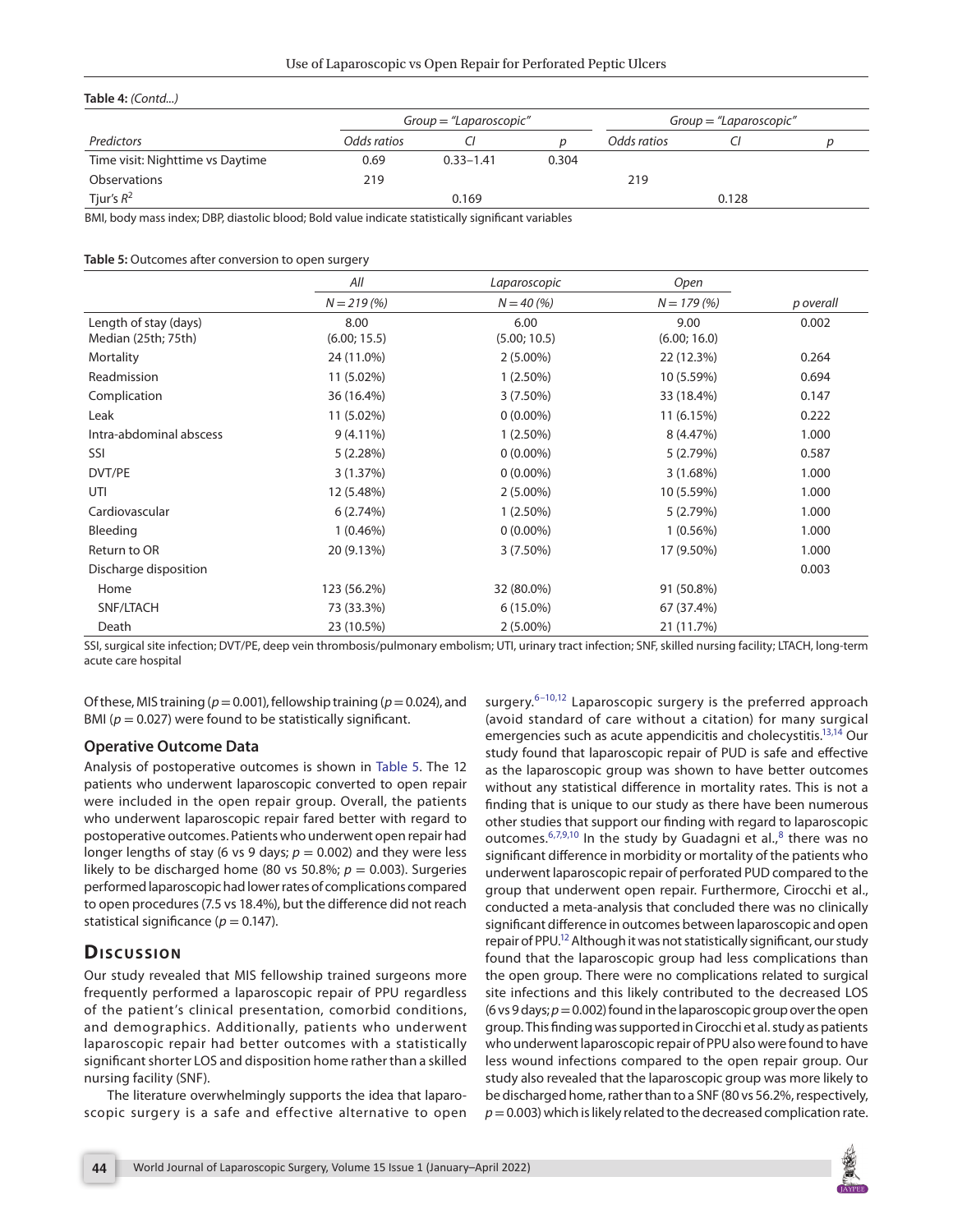The goal of our study was to distinguish which factors were most influential in surgical decision making to repair a PPU laparoscopically. These factors were broken down into three main groups; the clinical status of the patient, the surgeon's experience, and circumstantial factors relating to the case. Of the many patient factors analyzed, only BMI and ulcer location (duodenum) were found to be statistically significant for choosing laparoscopic over open repair. Laparoscopic surgery in obese patients has decreased rates of wound infection and incisional hernias.<sup>13</sup> Open repair in very obese patient can be more difficult to perform, and this would lead a surgeon to opt for a laparoscopic approach.

Based on our data, the ulcer location being found in the duodenum is difficult to explain as it is an intraoperative finding that could not definitively be confirmed in preoperative planning. Additionally, the preoperative imaging localization on the CT scan was not found to be a significant factor for the surgeon choosing laparoscopic repair or open. For this reason, we do not feel it is a relevant factor in determining the operative approach. Given the BMI was the only significant patient related factor, we can infer that the decision for a surgeon to repair a PPU laparoscopically was otherwise only influenced by the surgeon's experience. MIS fellowship training (46.2% laparoscopic if MIS fellowship vs 19.2% laparoscopic if no MIS fellowship *p* ≤0.001) proved to be the most important factor in determining the operative approach. Patient characteristics that typically indicate a patient to be a poor laparoscopic candidate were not found to be significant. These factors included prior abdominal surgeries, septic presentation, medical comorbidities, and anticoagulation. This finding suggests that a MIS trained surgeon was more willing to resuscitate the patient, reverse anticoagulation, provide supportive measures for their patients' comorbidities, and still proceed with laparoscopic surgery rather than choosing to proceed with the open procedure due to the known benefits of laparoscopic surgery.

Our study was limited by the fact that it was a retrospective chart review and this inherently makes the study prone to selection bias. Our data may have been a reflection of surgeons at our specific hospital network rather than the surgical community as a whole as only 25 or the 77 surgeons in the study accounted for the laparoscopic group. Further randomized control trials need to be performed to combat this type of bias.

One particular obstacle to address regarding the adoption of laparoscopic repair of PPU is the surgeon's comfort with intracorporeal suturing. Lim et al. study cited this particular issue as a "barrier to the greater adoption" of MIS.<sup>15</sup> Laparoscopic knot tying was inferior to open knot tying across all levels of surgical training.<sup>16</sup> Surgeons who are performing laparoscopic PPU repair are likely more technically proficient laparoscopic surgeons due to their training (i.e., MIS fellowship). The improved outcomes found in our laparoscopic group may not be reflective of surgeons who do not have the same level of laparoscopic training.

Although the data did not ultimately reveal a clear and specific subgroup of patients or "indications" to perform laparoscopic surgery, the question must be asked; should we be performing more PPU repairs laparoscopically? Based on our findings, laparoscopic PPU disease repair is safe, decreases LOS, and improves overall patient outcomes when compared to open repair. Many surgeries that were done as open procedures are now done laparoscopically.<sup>14[,17](#page-6-3)</sup> And thus, we believe the management of PPU disease should also evolve. Surgeon experience is a modifiable factor, and with better surgical education and laparoscopic training, we feel more surgeons would be capable of performing a laparoscopic repair of

PPU disease. Specifically, educational efforts should be directed to community surgeons without MIS training, as it will benefit their patient population.

## **Conc lusion**

Our study further validates the use of laparoscopic repair for PPU disease as an option with better outcomes. The majority of surgeons do not perform laparoscopic repair of PPU because the choice to perform laparoscopic PPU repair is based largely on the experience and technical ability of the surgeon. Surgeons may benefit from education and training to laparoscopically address PPU, particularly community surgeons without MIS fellowship training. This additional investment in training would benefit both the patient and reduce hospital costs by decreasing LOS and the need for SNF discharges.

#### **ORCID**

*Omar El-Ghazzaw[y](https://orcid.org/0000-0002-8003-0589)* https://orcid.org/0000-0002-8003-0589

#### **Re f er enc es**

- <span id="page-5-0"></span>1. Ramakrishnan K, Salinas R. Peptic ulcer disease. Am Fam Physician 2007;76(7):1005–1012. DOI: 10.1007/978-0-387-33754-8\_344.
- <span id="page-5-1"></span>2. Savarino V, Marabotto E, Zentilin P, et al. The appropriate use of proton-pump inhibitors. Minerva Med 2018;109(5):386–399. DOI: 10.23736/S0026-4806.18.05705-1.
- <span id="page-5-2"></span>3. Hermansson M, Ekedahl A, Ranstam J, et al. Decreasing incidence of peptic ulcer complications after the introduction of the proton pump inhibitors, a study of the Swedish population from 1974- 2002. BMC Gastroenterol 2009;9:1–13. DOI: 10.1186/1471-230X-9-25.
- <span id="page-5-3"></span>4. Yuan Y, Padol IT, Hunt RH. Peptic ulcer disease today. Nat Clin Pract Gastroenterol Hepatol 2006;3(2):80–89. DOI: 10.1038/ ncpgasthep0393.
- <span id="page-5-4"></span>5. Svanes C. Trends in perforated peptic ulcer: Incidence, etiology, treatment, and prognosis. World J Surg 2000;24(3):277–283. DOI: 10.1007/s002689910045.
- <span id="page-5-6"></span>6. Sanabria A, Villegas MI, Morales Uribe CH. Laparoscopic repair for perforated peptic ulcer disease. Cochrane Database Syst Rev 2013;2013(2). DOI: 10.1002/14651858.CD004778.pub3.
- <span id="page-5-10"></span>7. Siu WT, Leong HT, Li M. Laparoscopic treatment of perforated peptic ulcers. Asian J Surg 1998;21(1):22–25. DOI: 10.1097/00000658- 200203000-00001.
- <span id="page-5-12"></span>8. Guadagni S, Cengeli I, Galatioto C, et al. Laparoscopic repair of perforated peptic ulcer: Single-center results. Surg Endosc 2014;28(8):2302–2308. DOI: 10.1007/s00464-014-3481-2.
- <span id="page-5-11"></span>9. Lau H. Laparoscopic repair of perforated peptic ulcer: a meta-analysis. Surg Endosc Other Interv Tech 2004;18(7):1013–1021. DOI: 10.1007/ s00464-003-8266-y.
- <span id="page-5-7"></span>10. Siu WT, Leong HT, Law BKB, et al. Laparoscopic repair for perforated peptic ulcer: a randomized controlled trial. Ann Surg 2002;235(3):313–319. DOI: 10.1097/00000658-200203000-00001.
- <span id="page-5-5"></span>11. Lau WY, Leung KL, Kwong KH, et al. A randomized study comparing laparoscopic versus open repair of perforated peptic ulcer using suture or sutureless technique. Ann Surg 1996;224(2):131–138. DOI: 10.1097/00000658-199608000-00004.
- <span id="page-5-8"></span>12. Cirocchi R, Soreide K, Di Saverio S, et al. Meta-analysis of perioperative outcomes of acute laparoscopic versus open repair of perforated gastroduodenal ulcers. J Trauma Acute Care Surg 2018;85(2):417–425. DOI: 10.1097/TA.0000000000001925.
- <span id="page-5-9"></span>13. Shabanzedah D, Sorenson L. Laparoscopic surgery compared with open surgery decreases surgical site infection in obese patients: a systematic review and meta-analysis. Ann Surg 2012;256(6):934–945. DOI: 10.1097/SLA.0b013e318269a46b.